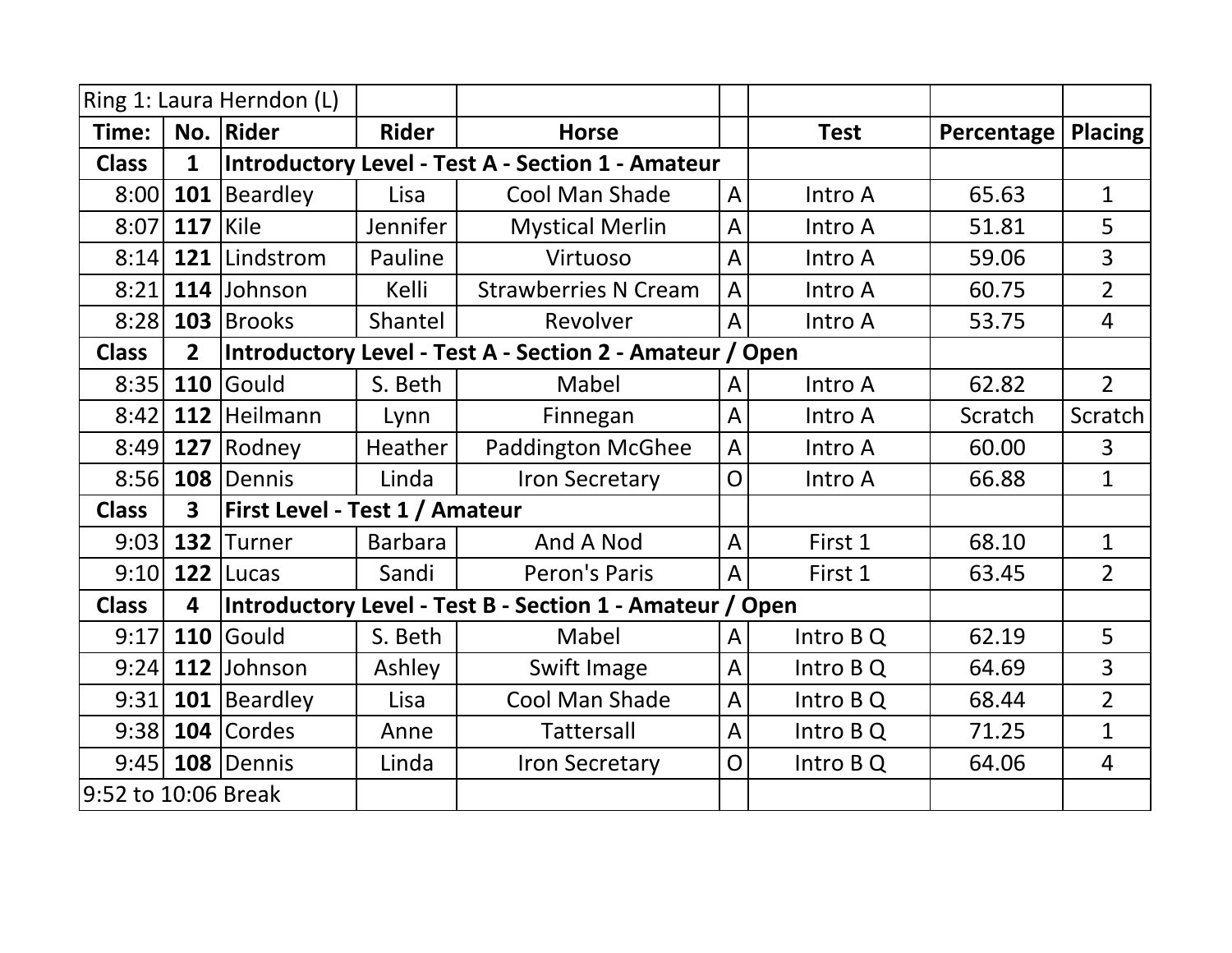| <b>Class</b> | 5                       |                                              |          | First Level - Test 2 - Amateur / Open             |                |             |         |                |
|--------------|-------------------------|----------------------------------------------|----------|---------------------------------------------------|----------------|-------------|---------|----------------|
| 10:06        |                         | 133 Velasco                                  | Michelle | Charismoe                                         | $\overline{A}$ | First 2     | 65.54   | $\overline{2}$ |
| 10:13        | 105                     | Daly                                         | Kathy    | <b>Darling Fiona</b>                              | O              | First 2     | 67.03   | $\mathbf{1}$   |
| 2:46         |                         | $106$ Daly                                   | Kathy    | Cordelano                                         | O              | First 2 ROT | 58.78   | $\overline{3}$ |
| <b>Class</b> | $\overline{\mathbf{z}}$ |                                              |          | Introductory Level - Test B - Section 2 - Amateur |                |             |         |                |
| 10:27        | 127                     | Rodney                                       | Heather  | <b>Paddington McGhee</b>                          | $\overline{A}$ | Intro B Q   | 58.13   | 5              |
| 10:34        | $117$ Kile              |                                              | Jennifer | <b>Mystical Merlin</b>                            | $\overline{A}$ | Intro B     | 60.63   | $\overline{4}$ |
| 10:41        |                         | 121 Lindstrom                                | Pauline  | Virtuoso                                          | $\overline{A}$ | Intro B     | 61.88   | $\overline{3}$ |
| 10:49        |                         | 114 Johnson                                  | Kelli    | <b>Strawberries N Cream</b>                       | $\overline{A}$ | Intro B     | 65.31   | $\overline{2}$ |
| 10:56        |                         | 103 Brooks                                   | Shantel  | Revolver                                          | $\overline{A}$ | Intro B Q   | 66.88   | $\mathbf{1}$   |
| <b>Class</b> | 8                       | <b>First Level - Test 3 - Amateur / Open</b> |          |                                                   |                |             |         |                |
| 11:03        |                         | 102 Beardley                                 | Lisa     | Sassy J R                                         | $\overline{A}$ | First 3 Q   | 67.58   | $\overline{2}$ |
| 11:10        |                         | $122$ Lucas                                  | Sandi    | Peron's Paris                                     | $\overline{A}$ | First 3 Q   | 66.29   | $\overline{3}$ |
| 11:17        |                         | 134 Velasco                                  | Michelle | <b>NoTorius</b>                                   | $\overline{A}$ | First 3 Q   | Scratch | Scratch        |
| 11:24        |                         | $105$ Daly                                   | Kathy    | <b>Darling Fiona</b>                              | O              | First 3 Q   | 68.87   | $\mathbf{1}$   |
| <b>Class</b> | 9                       |                                              |          | Training Level - Test 1 - Junior / Amateur        |                |             |         |                |
| 11:31        |                         | 113 Johnson                                  | Ashley   | Swift Image                                       | $\overline{A}$ | Training 1  | 61.04   | 5              |
| 11:38        |                         | $135$ Walker                                 | Christy  | <b>Rubicon RS</b>                                 | A              | Training 1  | 70.42   | $\mathbf{1}$   |
| 11:45        |                         | 124 Merritt                                  | Emily    | <b>Noah</b>                                       |                | Training 1  | 60.83   | 6              |
| 11:52        |                         | $116$ Kaatz                                  | Lisa     | Laterak of Starry Knight                          | $\overline{A}$ | Training 1  | 63.96   | $\overline{4}$ |
| 11:59        |                         | 118   Kirkpatrick                            | Anna     | <b>Face The Music</b>                             | A              | Training 1  | 65.83   | $\overline{3}$ |
| 12:06        |                         | 102 Beardley                                 | Lisa     | Sassy J R                                         | $\overline{A}$ | Training 1  | 66.88   | $\overline{2}$ |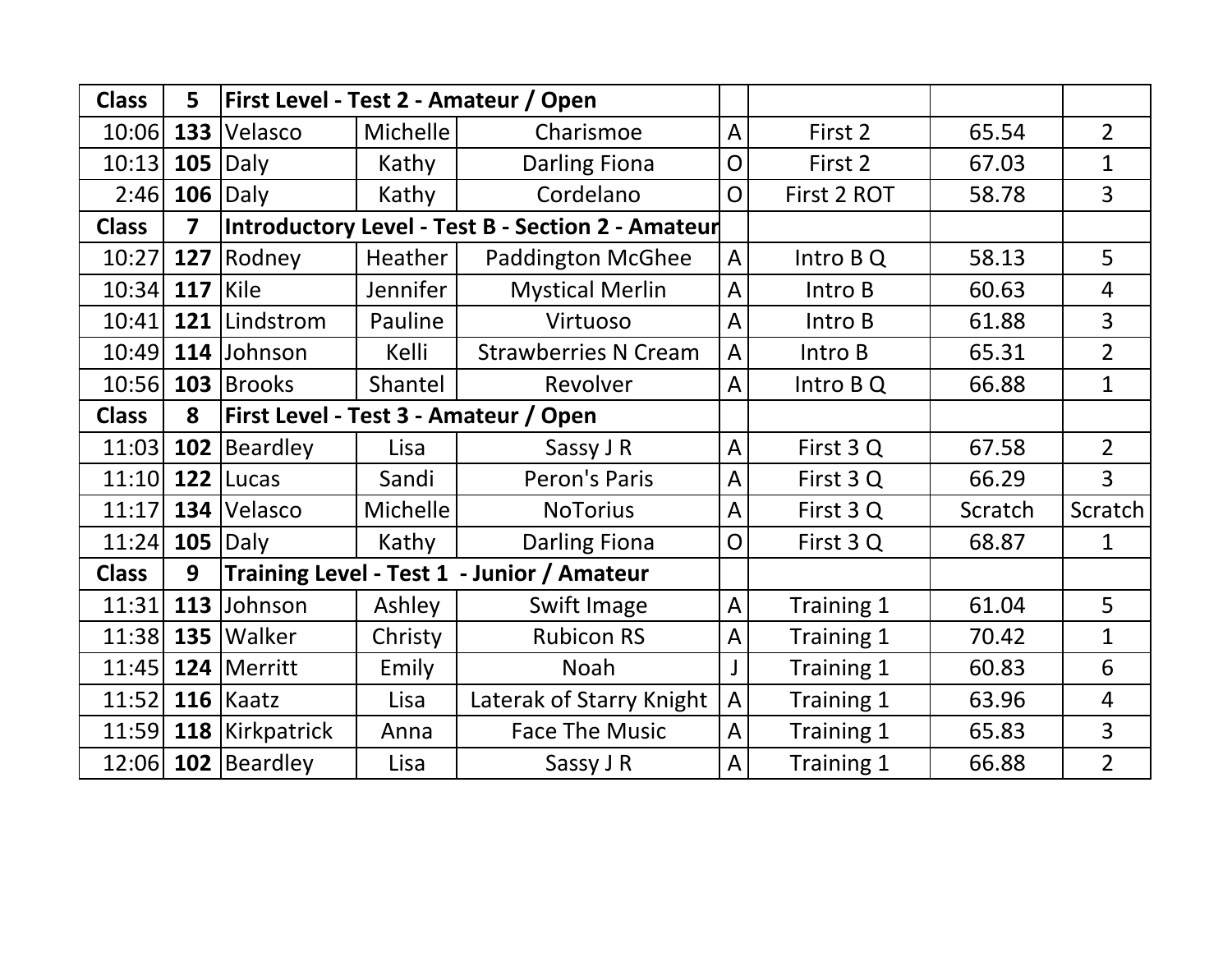| <b>Class</b> | 10                |                                       |                                               | <b>Dressage Seat Equitation - Amateur</b>           |                |                  |         |                |
|--------------|-------------------|---------------------------------------|-----------------------------------------------|-----------------------------------------------------|----------------|------------------|---------|----------------|
| 12:13        |                   | Equitation - Adult                    |                                               | <b>Heather Rodney</b>                               |                | Equitation       | 61.25   | $\mathbf{1}$   |
|              |                   | 12:20 to 1:00 - Lunch Break           |                                               |                                                     |                |                  |         |                |
| <b>Class</b> | 11                | Second Level - Test 1 - Amateur       |                                               |                                                     |                |                  |         |                |
| 1:00         |                   | 123   McNally                         | Debbie                                        | Londontowne                                         | $\overline{A}$ | Second 1         | 55.71   | $\mathbf{1}$   |
| <b>Class</b> | 12                | <b>Training Level - Test 1 - Open</b> |                                               |                                                     |                |                  |         |                |
| 1:07         | 107               | Dennis                                | Linda                                         | Majur                                               | $\overline{O}$ | Training 1       | 62.71   | $\mathbf{1}$   |
| 1:14         |                   | $130$ Smith                           | Scheryl                                       | Hypnotica                                           | $\overline{O}$ | Training 1       | 62.08   | $\overline{2}$ |
| <b>Class</b> | 13                |                                       |                                               | <b>Introductory Level - Test C - Amateur</b>        |                |                  |         |                |
| 1:21         | <b>117   Kile</b> |                                       | Jennifer                                      | <b>Mystical Merlin</b>                              | $\overline{A}$ | Intro C          | 58.00   | $\overline{2}$ |
| 1:28         |                   | 104 Cordes                            | Anne                                          | Tattersall                                          | $\overline{A}$ | Intro C          | 65.75   | $\mathbf{1}$   |
| <b>Class</b> | 14                |                                       | Training Level - Test 3 - Amateur - Section 1 |                                                     |                |                  |         |                |
| 10:20        |                   | 132 Turner                            | <b>Barbara</b>                                | And A Nod                                           | $\overline{A}$ | Training 3 Q ROT | 68.00   | $\mathbf{1}$   |
| 1:35         |                   | 118 Kirkpatrick                       | Anna                                          | <b>Face The Music</b>                               | $\overline{A}$ | Training 3 Q     | 66.60   | $\overline{2}$ |
| 1:42         |                   | 125   Perrault                        | Terri                                         | Leelee                                              | $\overline{A}$ | Training 3 Q     | Scratch | Scratch        |
| 1:49         |                   | 126 Putzke                            | Karen                                         | <b>Chips Ahoy</b>                                   | $\overline{A}$ | Training 3 Q     | 60.80   | 3              |
| 1:57         |                   | $109$ Elder                           | Pat                                           | Paint Your Wagon                                    | $\overline{A}$ | Training 3 Q     | 58.80   | $\overline{4}$ |
| <b>Class</b> | 15                |                                       |                                               | Training Level - Test 3 - Amateur / Open- Section 2 |                |                  |         |                |
| 2:04         |                   | $116$ Kaatz                           | Lisa                                          | Laterak of Starry Knight                            | $\overline{A}$ | Training 3       | 67.00   | $\overline{3}$ |
| 2:11         |                   | 102 Beardley                          | Lisa                                          | Sassy J R                                           | $\overline{A}$ | Training 3       | 68.20   | $\overline{2}$ |
| 2:18         |                   | <b>130 Smith</b>                      | Scheryl                                       | <b>Hypnotica</b>                                    | O              | Training 3       | 61.20   | $\overline{4}$ |
| 2:25         |                   | 133 Velasco                           | Michelle                                      | Charismoe                                           | $\overline{A}$ | Training 3       | 68.40   | $\mathbf{1}$   |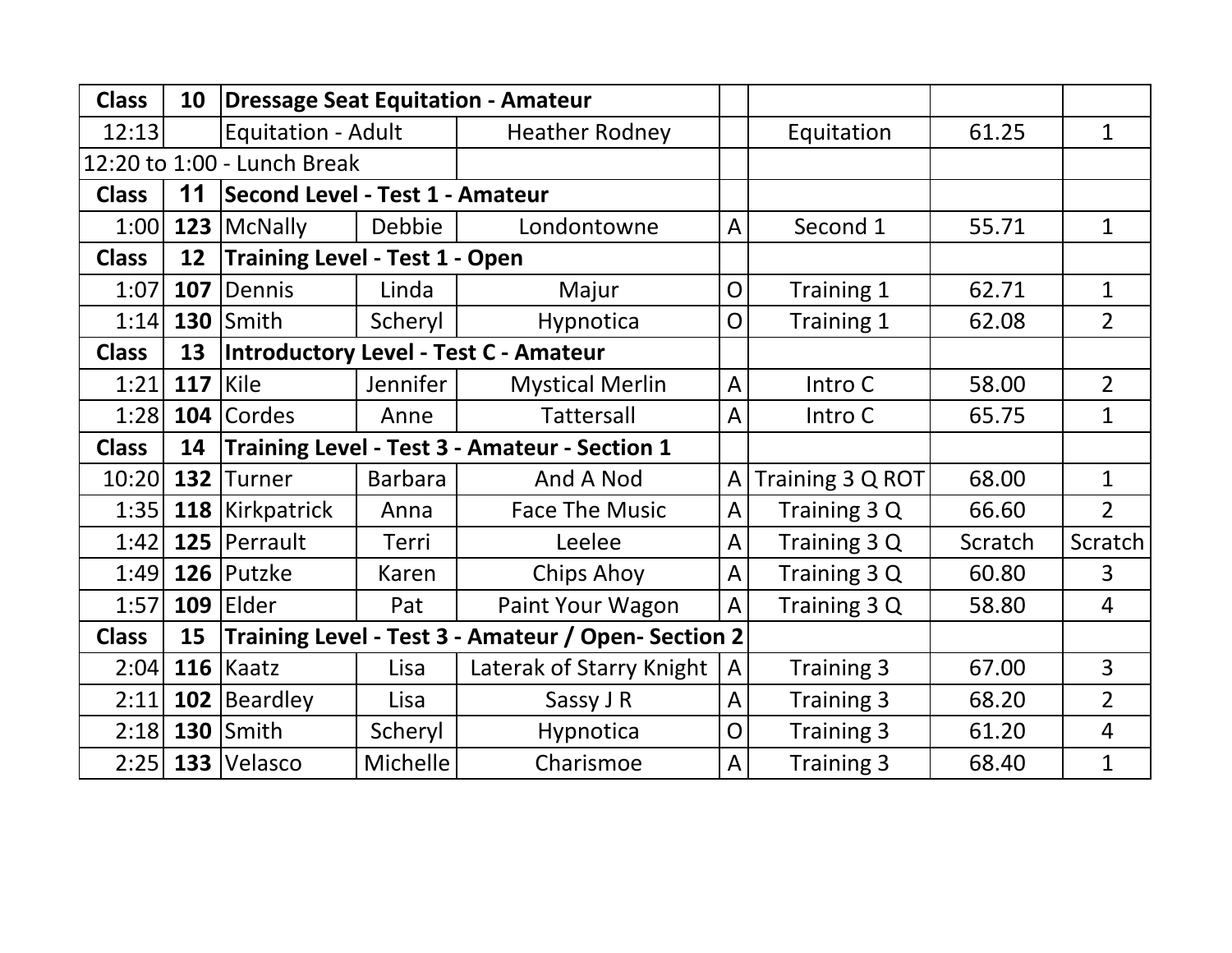| <b>Class</b>      | 16  | Introductory Level - Test A - Junior        |         |                                              |                |                   |         |                |
|-------------------|-----|---------------------------------------------|---------|----------------------------------------------|----------------|-------------------|---------|----------------|
| 2:32              |     | 115 Johnson                                 | Laina   | <b>Bella</b>                                 |                | Intro A           | 58.12   | $\mathbf{1}$   |
| 2:39              |     | 128 Rowland                                 | Chloe   | Ladybug (Midnight)                           |                | Intro A           | 55.00   | $\overline{2}$ |
| <b>Class</b>      | 17  |                                             |         | First Level - Test 2 - Amateur / Open - ROT  |                |                   |         |                |
| 2:52 - 3:00 Break |     |                                             |         |                                              |                |                   |         |                |
| <b>Class</b>      | 18  | Third Level - Test 2 - Open                 |         |                                              |                |                   |         |                |
| 3:07              |     | 131 Stockdale                               | Annie   | South Boston                                 | $\overline{O}$ | Third 2           | 63.66   | $\mathbf{1}$   |
| <b>Class</b>      | 19  |                                             |         | Training Level - Test 2 - Junior / Amateur   |                |                   |         |                |
| 3:14              |     | $119$ Larkin                                | Rebecca | <b>Badminton</b>                             | $\overline{A}$ | <b>Training 2</b> | 70.00   | $\mathbf{1}$   |
| 3:21              |     | 124 Merritt                                 | Emily   | <b>Noah</b>                                  |                | <b>Training 2</b> | 62.50   | $2^{\circ}$    |
| 3:28              |     | 125   Perrault                              | Terri   | Leelee                                       | $\overline{A}$ | Training 2        | Scratch | Scratch        |
| 3:35              |     | 126 Putzke                                  | Karen   | <b>Chips Ahoy</b>                            | A              | <b>Training 2</b> | 60.18   | $\overline{3}$ |
| <b>Class</b>      | 20  | Training Level - Test 2 - Amateur / Open    |         |                                              |                |                   |         |                |
| 3:42              |     | 113 Johnson                                 | Ashley  | Swift Image                                  | $\overline{A}$ | <b>Training 2</b> | 54.12   | $\overline{3}$ |
| 3:49              | 107 | Dennis                                      | Linda   | Majur                                        | O              | <b>Training 2</b> | 61.07   | $\overline{2}$ |
| 3:56              |     | 120 Larkin                                  | Rebecca | <b>Wyatt Earp</b>                            | $\overline{A}$ | Training 2        | 68.57   | $\mathbf{1}$   |
| <b>Class</b>      | 21  | <b>Introductory Level - Test B - Junior</b> |         |                                              |                |                   |         |                |
| 4:03              |     | 128 Rowland                                 | Chloe   | Ladybug (Midnight)                           |                | Intro B           | 54.06   | $\mathbf{1}$   |
| <b>Class</b>      | 22  |                                             |         | <b>First Level - Test 3 - Open / Amateur</b> |                |                   |         |                |
| 4:10              |     | $106$ Daly                                  | Kathy   | Cordelano                                    | O              | First 3 Q         | Scratch | Scratch        |
| 4:17              |     | 123   McNally                               | Debbie  | Londontowne                                  | $\overline{A}$ | First 3           | 65.65   | $\mathbf{1}$   |
| <b>Class</b>      | 23  | <b>Training Level - Test 3 - Junior</b>     |         |                                              |                |                   |         |                |
| 4:24              |     | 124 Merritt                                 | Emily   | <b>Noah</b>                                  |                | Training 3 Q      | 64.20   | $\mathbf{1}$   |